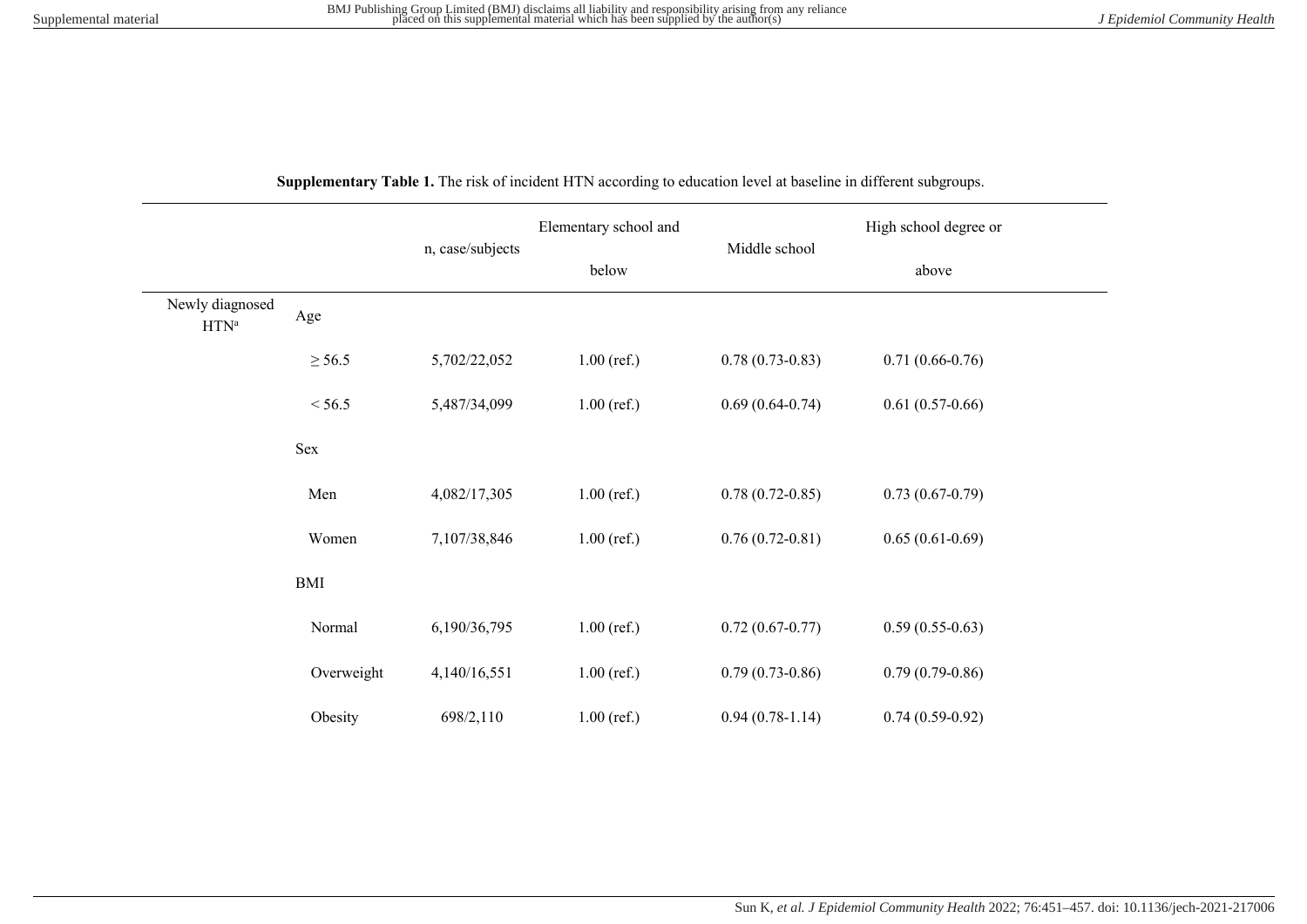Diabetes

|                   | Yes              | 2,619/9,606   | $1.00$ (ref.) | $0.78(0.71-0.86)$ | $0.71(0.64 - 0.78)$ |
|-------------------|------------------|---------------|---------------|-------------------|---------------------|
|                   | No               | 8,159/45,175  | $1.00$ (ref.) | $0.74(0.70-0.78)$ | $0.64(0.60-0.67)$   |
|                   | Current smoking  |               |               |                   |                     |
|                   | Yes              | 1,849/8,283   | $1.00$ (ref.) | $0.84(0.74-0.95)$ | $0.77(0.67-0.88)$   |
|                   | No               | 9,102/46,643  | $1.00$ (ref.) | $0.74(0.70-0.79)$ | $0.65(0.62-0.69)$   |
|                   | Current drinking |               |               |                   |                     |
|                   | Yes              | 1,283/5,146   | $1.00$ (ref.) | $0.80(0.69-0.92)$ | $0.68(0.58-0.79)$   |
|                   | N <sub>o</sub>   | 9,495/49,112  | $1.00$ (ref.) | $0.76(0.72-0.80)$ | $0.67(0.64 - 0.71)$ |
| Uncontrolled HTNb | Age              |               |               |                   |                     |
|                   | $\geq$ 56.5      | 17.947/29,073 | $1.00$ (ref.) | $0.96(0.92-0.99)$ | $0.92(0.88-0.96)$   |
|                   | < 56.5           | 9,274/16,735  | $1.00$ (ref.) | $0.79(0.75-0.84)$ | $0.74(0.70-0.79)$   |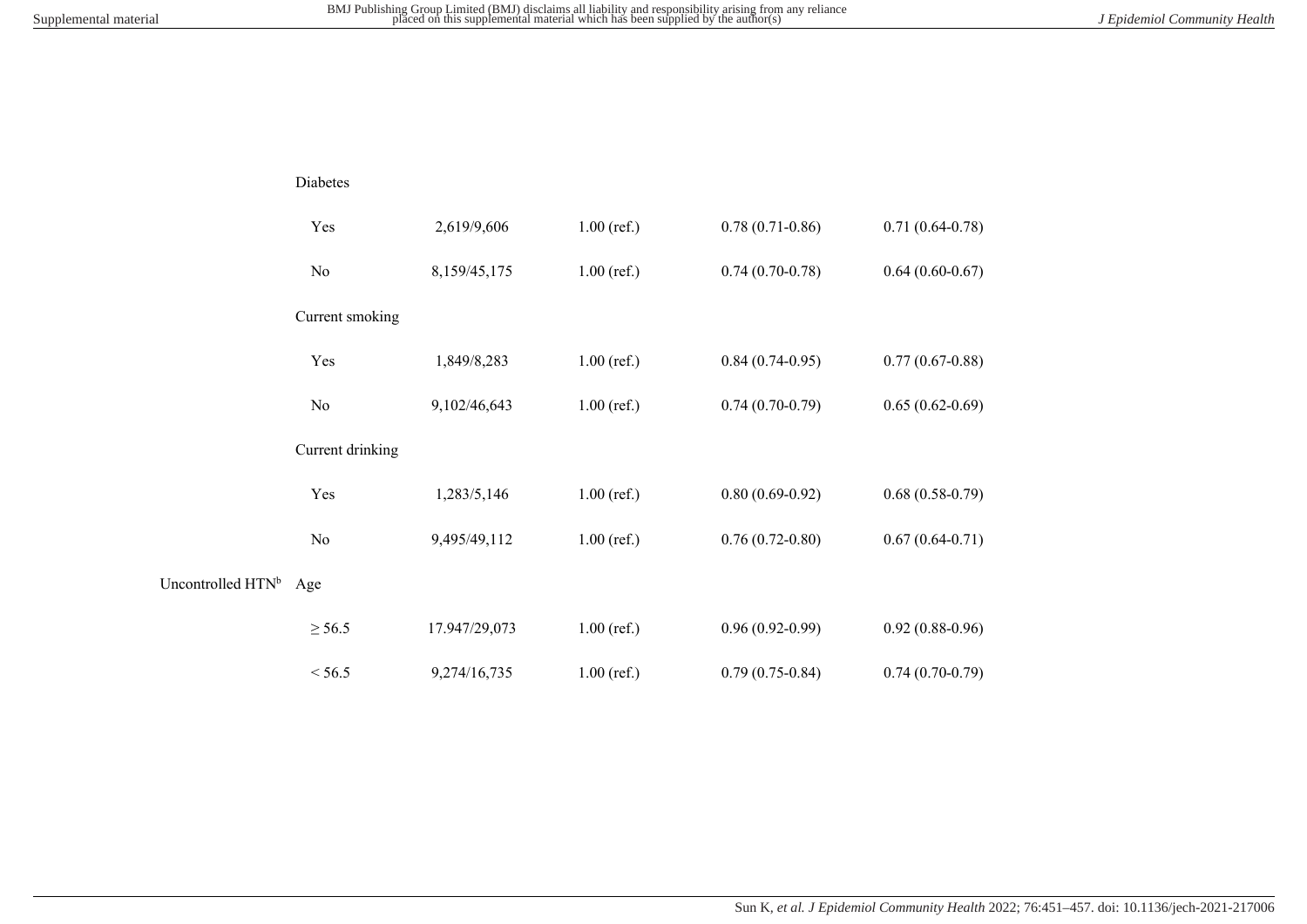Sex

| Men             | 10,770/17,504 | $1.00$ (ref.) | $0.93(0.89 - 0.98)$ | $0.93(0.88-0.98)$   |
|-----------------|---------------|---------------|---------------------|---------------------|
| Women           | 16,451/28,304 | $1.00$ (ref.) | $0.89(0.85-0.92)$   | $0.80(0.77-0.84)$   |
| <b>BMI</b>      |               |               |                     |                     |
| Normal          | 12,288/21,074 | $1.00$ (ref.) | $0.86(0.82-0.90)$   | $0.75(0.71-0.79)$   |
| Overweight      | 11,914/19,839 | $1.00$ (ref.) | $0.92(0.88-0.97)$   | $0.95(0.90-0.995)$  |
| Obesity         | 2,658/4,327   | $1.00$ (ref.) | $1.01(0.92-1.12)$   | $1.03(0.92 - 1.15)$ |
| <b>Diabetes</b> |               |               |                     |                     |
| Yes             | 8,661/14,135  | $1.00$ (ref.) | $0.93(0.88-0.98)$   | $0.84(0.79-0.89)$   |
| N <sub>0</sub>  | 17,795/30,571 | $1.00$ (ref.) | $0.84(0.81 - 0.88)$ | $0.80(0.77-0.83)$   |
| Current smoking |               |               |                     |                     |
| Yes             | 3,818/6,460   | $1.00$ (ref.) | $0.86(0.79-0.94)$   | $0.88(0.80-0.96)$   |